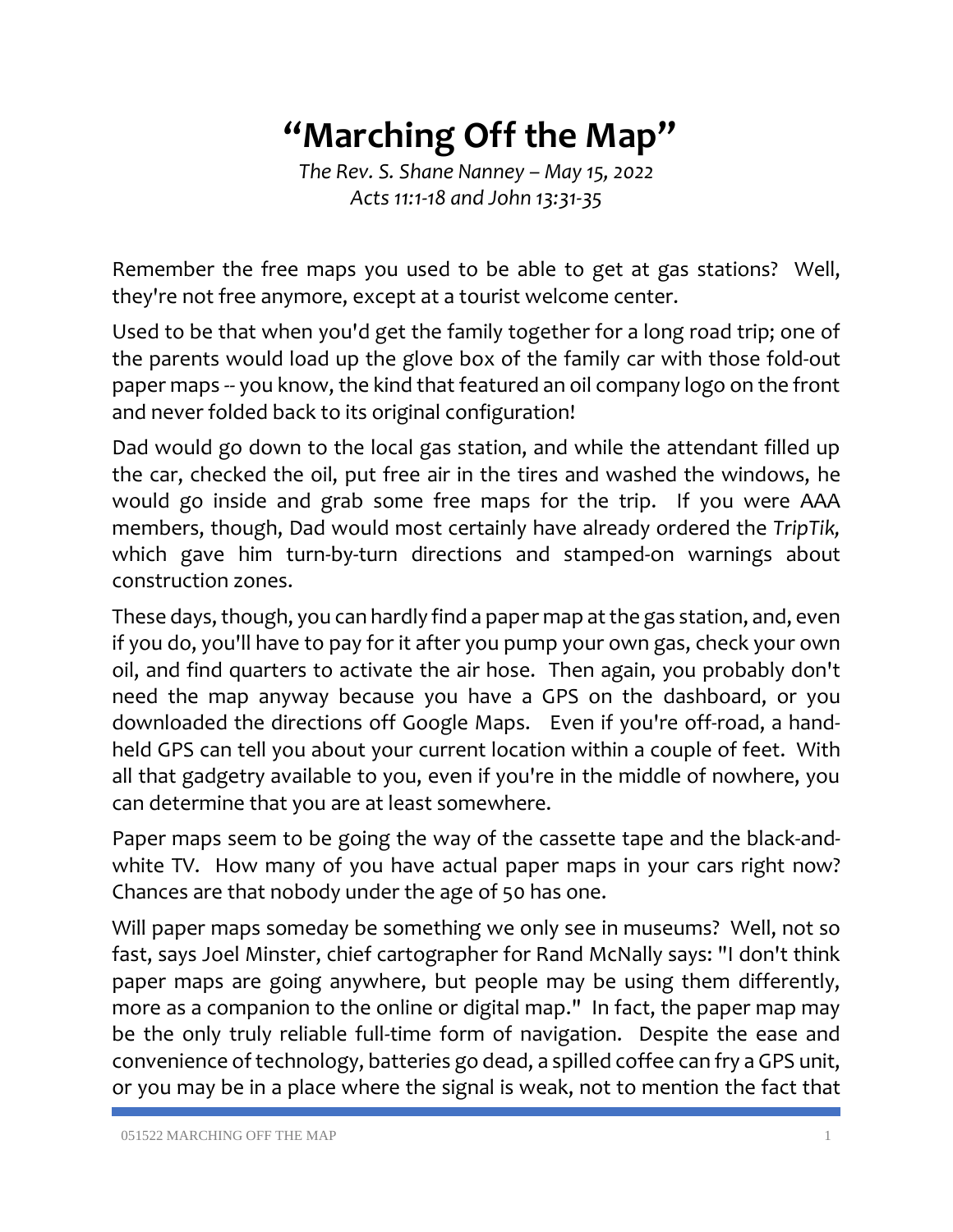the GPS is sometimes just dead wrong. Some pastors report that people using GPS to find their churches always wind up on the back side of the property, acres away from the church, where there is no road to get there from the GPS destination.

The other reason why maps aren't going anywhere is that they provide one thing that GPS and online directions -- despite their colors, detail, and satellite imagery – they cannot give context. While a GPS can tell you where you are and what's immediately in front of you, it can't show you all the alternate routes, the possible shortcuts, the way to get around that traffic jam. It won't lay out the whole trip for you in one panoramic view (unless you relish trying to read fine print while driving at 70 mph). Debra Turner, vice president of marketing for Compass Maps says that paper maps offer big-picture geometry. They can show you four or five counties, and not just the neighborhood you're driving in. Where a GPS chirps "Recalculating!" when you veer off the route, a paper map will quietly show you all the possible ways to get there that you may never have considered.

The book of Acts reads like a travelogue for first-century Christianity. Indeed, it's helpful to have a paper map nearby when you're reading it just to track where all the apostles are going. This week's text isn't strictly a geographical travel narrative, though Peter does travel back up to Jerusalem from Caesarea on the Mediterranean coast at the beginning of the passage. Really, it's more of a spiritual *TripTik* outlining the direction God was taking the early church. When Peter goes to Joppa and eats with the Gentile Roman centurion Cornelius, the other "apostles and believers" think he has marched completely off the spiritual map, their criticism sounding like that voice on a GPS calling for Peter to "recalculate" his ministry back to the circumcised Jews and away from the pagan Gentiles *(Acts 11:1-3).*

But where the other apostles and believers only saw the narrow route laid out by their old downloaded GPS (Genesis to Prophets Scriptures) -- a route that they perceived to be only about the way and law of God's chosen people, the Jews -- Peter explains to them that God had showed him the context of a much larger map that revealed the new road God was building toward inclusion of the Gentiles in the church. The context that God shows Peter, came in the form of a threefold dream, where a large sheet was lowered from heaven full of animals, he and his fellow Jews considered to be unclean. God's command to Peter was, essentially, to march off the long-held maps Peter and his people had walked for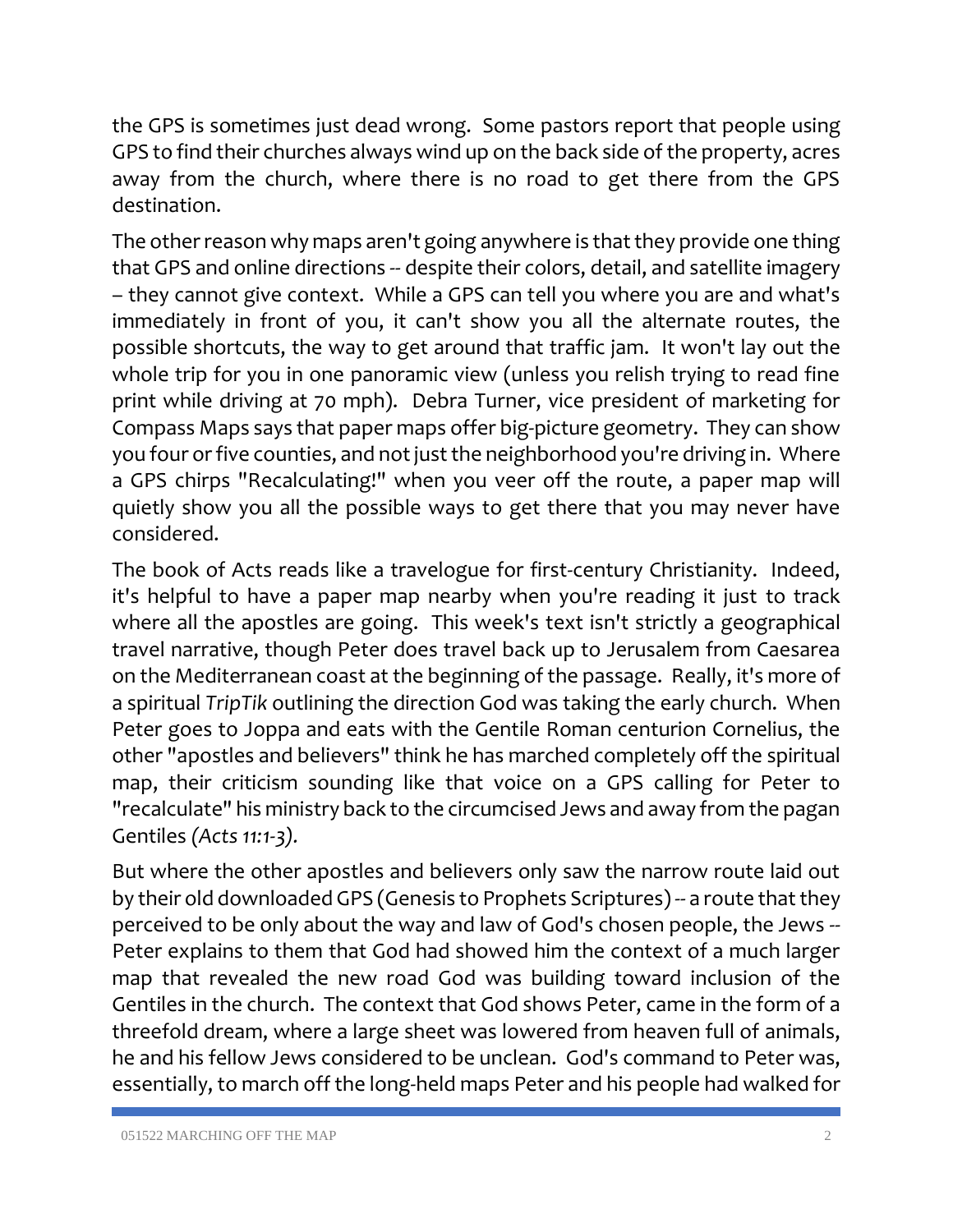thousands of years by eating only kosher foods permitted by the law of Moses. "GET UP, PETER; KILL AND EAT," says God, inviting Peter to eat food that was only suitable for Gentiles *(v. 7).* God was carving out a new route that would bring Jews and Gentiles together: "WHAT GOD HAS MADE CLEAN, YOU MUST NOT CALL PROFANE" *(v. 9).*

God, in fact, doesn't just give Peter the map but also the direction of the Spirit. Because Peter marches off the old route, he begins to see how God's plan for the whole world is unfolding like a huge gas station map. Cornelius had also received a vision from God, which altered his map as a Roman centurion. The Holy Spirit sent Peter, a Jew; and Cornelius, a Gentile, off their prescribed routes to meet each other as an example of the new route God was showing the church. No longer would Jews and Gentiles run separate paths, but now they would serve the same Lord as part of the same church. As Peter put it, "I REMEMBERED THE WORD OF THE LORD, HOW HE HAD SAID, 'JOHN BAPTIZED WITH WATER, BUT YOU WILL BE BAPTIZED WITH THE HOLY SPIRIT.' IF THEN GOD GAVE THEM THE SAME GIFT THAT HE GAVE US WHEN WE BELIEVED IN THE LORD JESUS CHRIST, WHO WAS I THAT I COULD HINDER GOD?" *(v. 16-17)*

A GPS can be a great tool, but it can also lead to a kind of tunnel vision that causes drivers to focus so much on the route on the screen and the directions given by the voice that they fail to see the big picture of the road in front of them. In 2011, for example, three women were in a rental SUV on their way to a Costco convention in Washington state when they followed their GPS instructions to the letter . . . down a boat ramp and straight into a lake. Neither of the other two passengers in the car stopped the driver. They just did what they were told.

A lot of Christians may view God's instructions the same way, focusing only on what we perceive to be our one and only path and not on the big picture context of God's mission in the world. Many Christians have doggedly stuck to their own narrow theological interpretation of Scripture without listening to the Spirit's guidance for the larger context. Many confuse nationalism with the Word of God and in such, they place hardships on others instead of sharing the love of God. They refuse to eat anything other than the kosher and call all other profane. If left up to many today, the church would be white, middle to upperclass, and looking more like a country club than a church, serving only themselves. As a result, they wind up off track and in deep water. There is no other way to say it, they are just wrong, and they are no longer following God's